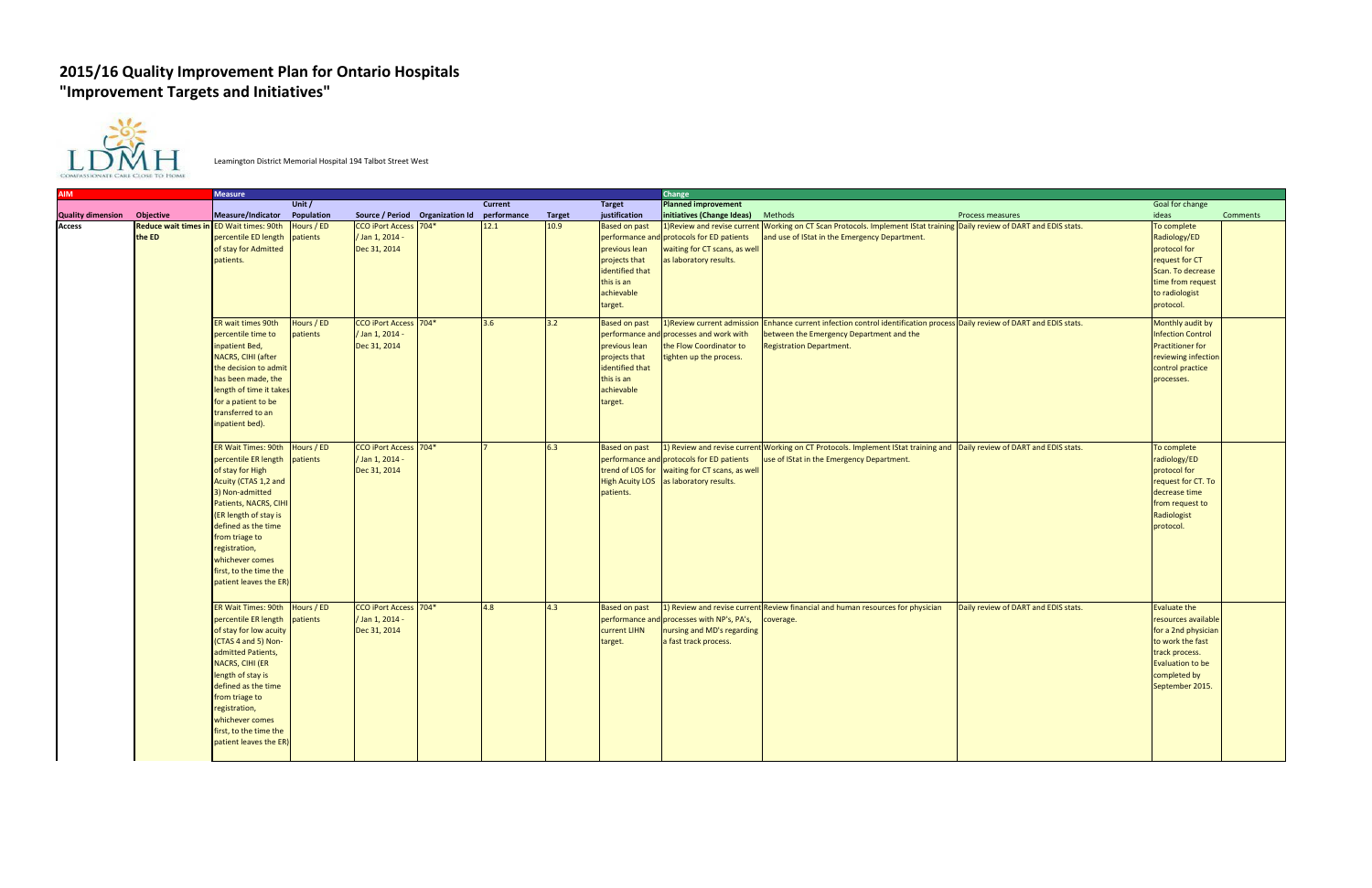|                      |                                                                                    | <b>ER Wait Times: 90th</b><br>percentile wait time<br>to physician initial<br>assessment NACRS,<br><b>CIHI</b> (The time<br>waiting in the<br>emergency<br>department until the<br>physician initial<br>assessment).                                    | Hours / ED<br>patients    | CCO iPort Access 704*<br>/ Jan 1, 2014 -<br>Dec 31, 2014                                           |        | 4.1     | 3.7  | <b>Based on past</b><br><b>LIHN target</b><br>times.                                                                                              | performance and processes with NP's, PA's,<br>nursing and MD's regarding<br>a fast track process.                                                                                                                                                                             | 1) Review and revise current Renovations to Triage area to include 2 fast track<br>stretcher areas.                                                                                                                                     | Daily review of DART and EDIS stats.                                                                                                                                                                                                                                                                                                                                                           | <b>Evaluation to be</b><br>completed by<br>September 2015.                                                                                                               |                         |
|----------------------|------------------------------------------------------------------------------------|---------------------------------------------------------------------------------------------------------------------------------------------------------------------------------------------------------------------------------------------------------|---------------------------|----------------------------------------------------------------------------------------------------|--------|---------|------|---------------------------------------------------------------------------------------------------------------------------------------------------|-------------------------------------------------------------------------------------------------------------------------------------------------------------------------------------------------------------------------------------------------------------------------------|-----------------------------------------------------------------------------------------------------------------------------------------------------------------------------------------------------------------------------------------|------------------------------------------------------------------------------------------------------------------------------------------------------------------------------------------------------------------------------------------------------------------------------------------------------------------------------------------------------------------------------------------------|--------------------------------------------------------------------------------------------------------------------------------------------------------------------------|-------------------------|
| <b>Effectiveness</b> | <b>Improve</b><br>organizational<br>financial health                               | <b>Total Margin</b><br>(consolidated): % by<br>which total corporate<br>(consolidated)<br>revenues exceed or<br>fall short of total<br>corporate<br>(consolidated)<br>expense, excluding<br>the impact of facility<br>amortization, in a<br>given year. | % / N/a                   | OHRS, MOH / Q3 704*<br>FY 2014/15<br>(cumulative from<br>April 1, 2014 to<br>December 31,<br>2014) |        | $-1.57$ |      | Fiscal 15-16<br><b>Operating Plan</b><br>was based on<br>the<br>recommendation<br>s from 'Aligning<br>Sustainable<br>Hospital<br>Services' report | 1) Ontario 3.6% for April<br>2013 to March 2014,<br>Healthcare Indicator Tool,<br><b>MOHLTC</b>                                                                                                                                                                               | the recommendations from "Aligning Sustainable<br>Hospital Services" (HAY) report                                                                                                                                                       | Fiscal 15-16 Operating Plan was based on implementing Restructuring nursing area with implementation of new Monitor monthly<br>staffing model of care; all departments improving<br>operating efficiency by achieving at a minimum, median to the Board of<br>performance as benchmarked in the Hay Report;<br>implement order sets for all Quality Based Procedures<br>based on QBP handbooks | operating reports<br>Directors;<br>benchmark<br>departmental<br>performance based<br>on quarterly<br>reporting to the<br>MOH; monitor<br>adherence to QBP<br>Order Sets. | <b>Balanced budget.</b> |
|                      | Reduce unnecessary Readmission within<br>hospital readmission 30 days for Selected | <b>Case Mix Groups</b>                                                                                                                                                                                                                                  | % / All acute<br>patients | DAD, CIHI / July<br>1, 2013 - Jun 30,<br>2014                                                      | $704*$ | 15.6    | 14.8 | performance by refine the daily<br>5%.                                                                                                            | reassessment of the<br>npatient indicators for<br>readiness for discharge for<br>patients with CHF, Stroke,<br>COPD, Pneumonia.                                                                                                                                               | Decrease current 1) Continue to monitor and Daily monitoring of discharge summary during bullet<br>rounds. Development standardized care plans for<br>complex patients with chronic diseases that are<br>identified repeat readmission. | Every 6 months audits are completed on the Quality<br>Based Procedure order sets, discharge summaries,<br>nursing documents and individual patient COPD action<br>plan                                                                                                                                                                                                                         | Audit planned for<br>September 2015.<br>Communicate<br>results to nursing,<br>respiratory<br>therapists,<br>internists and<br>physicians.                                |                         |
| Patient-centred      | <b>Improve patient</b><br>satisfaction                                             | From NRC Canada:<br>"Would you<br>recommend this<br>hospital (inpatient<br>care) to your friends<br>and family?" (add<br>together % of those<br>who responded<br>"Definitely Yes" or<br>"Yes, definitely").                                             | % / All patients          | NRC Picker /<br>October 2013 -<br>September 2014                                                   | 704*   | 67.2    | 71.4 | 5%.                                                                                                                                               | Increase current 1) Increase patient<br>performance by satisfaction by providing<br>more education/info to<br>patients while in hospital<br>and upon discharge.<br>(including plan of care, eDD,<br>and disposition on<br>discharge) Increase nursing<br>time at the bedside. | Develop and implement education brochures for<br>patients. Develop ALC brochure for families to outline<br>differences from acute care. Change documentation to<br>be less time consuming and to bring the nurse to the<br>bedside.     | Monitor and respond to patient complaints. Continue<br>to communicate NRCC results to staff.                                                                                                                                                                                                                                                                                                   | 5% increase in<br>2015-2016                                                                                                                                              |                         |
|                      |                                                                                    | From NRC Canada:<br>"Overall, how would<br>you rate the care and<br>services you received<br>at the hospital<br>(inpatient care)?"<br>(add together % of<br>those who responded<br>"Excellent, Very Good<br>and Good").                                 | % / All patients          | NRC Picker /<br>October 2013 -<br>September 2014                                                   | $704*$ | 90.4    | 91   | performance.                                                                                                                                      | the bedside with the<br>patient.                                                                                                                                                                                                                                              | Maintain current $\left  \right $ Increase nursing time at Change the nursing documentation to be less time<br>consuming and to bring the nurse to the bedside.                                                                         | Monitor and respond to patient complaints. Continue<br>to communicate NRC picker results to staff.                                                                                                                                                                                                                                                                                             | Maintain current<br>performance in<br>2015-2016                                                                                                                          |                         |